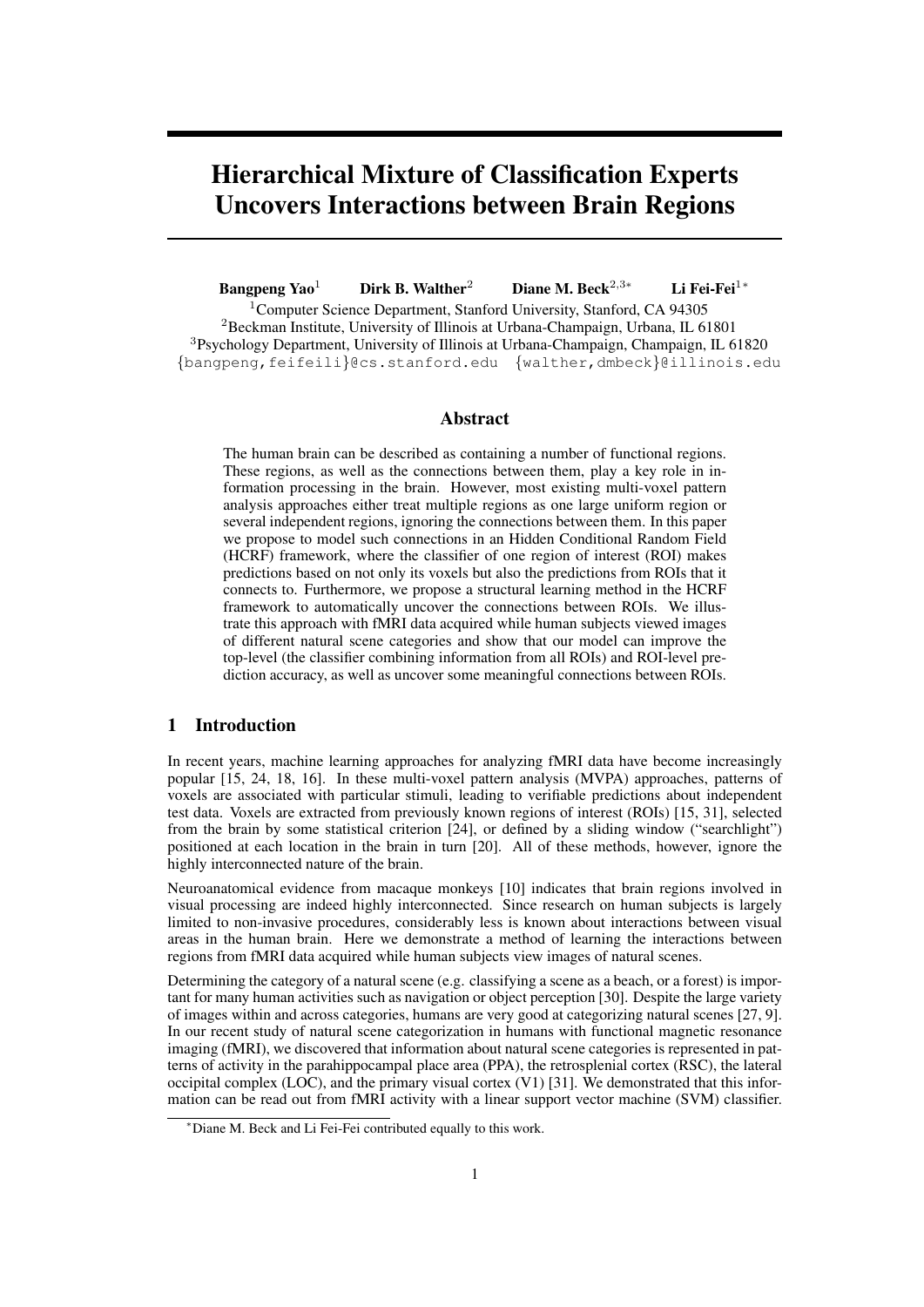Given the highly interconnected nature of the brain, however, it is unlikely that these regions encode natural scene categories independently of each other.

As previous ROI-based MVPA methods studies, in [31] we built predictors for each ROI independently, ignoring their interactions. The method in [31] neither explores connections among the ROIs nor uses the connections to build a classifier on top of all ROIs. In this work, we propose a method for simultaneously learning the voxel patterns associated with natural scene categories in several ROIs and their interactions in a Hidden Conditional Random Field (HCRF) [28] framework. In our model, the classifier of each ROI makes predictions based on not only its voxels, but also the prediction results of the ROIs that it connects to. Using the same fMRI data set, we also explore a mutual information based method to discover functional connectivity [5]. Our current model differs from [5], however, by applying a generative model to concurrently estimate the structure of connectivity as well as maximize the end behavioral task (in this case, a scene classification task).

Furthermore, we propose a structural learning method to automatically uncover the structure of the interactions between ROIs for natural scene categorization, i.e. to decide which ROIs should be and which ones should not be connected. Unlike existing models for functional connectivity, which mostly rely on the correlation of time courses of voxels [23], our approach makes use of the patterns of activity in ROIs as well as the category labels of the images presented to the subjects. Built in the hierarchical framework of HCRF, our structural learning method utilizes information in the voxel values at the bottom layer of the network as well as categorical labels at the top layer. In our method, the connections between each pair of ROIs are evaluated for their potential to improve prediction accuracy, and only those that show improvement will be added to the final structural map.

In the remaining part of this paper, we first elaborate on our model and structural learning approach in Section 2. We discuss related work on MVPA and connectivity analysis in Section 3. Finally, we present experimental results in Section 4 and conclude the paper in Section 5.

# 2 Modeling Interactions of Brain Regions: a HCRF Representation

The brain is highly interconnected, and the nature of the connections determines to a large extent how information is processed in the brain. We model the connections of brain regions in a Hidden Conditional Random Field (HCRF) framework for the task of natural scene categorization and propose a structural learning method to uncover the pattern of connectivity. In the first part of this section we assume that the structural connections between brain regions are already known. We will discuss in Section 2.2 how these connections are automatically learned.

## 2.1 Integrating Information across Brain Regions

Suppose we are given a set of regions of interest (ROIs) and connections between these regions (see the intermediate layer of Fig.1). Existing ROI-based MVPA approaches build a classifier for each ROI independently [15, 24, 18, 16, 31], neglecting the connections between ROIs. It is our objective here to explore the structure of the connections between ROIs to improve prediction accuracy for decoding viewed scene category from fMRI data.

In order to achieve these goals, we propose a Hidden Conditional Random Field (HCRF) model (Fig.1) to allow each ROI to be influenced by the ROIs that it connects to and build a top-level classifier which makes use of information in all ROIs. In this framework, the classifier for one ROI makes prediction based on the voxels in this region as well as the results of the classifiers of its connected ROIs, thereby improving the accuracy of each ROI. In the absence of evidence about the directionality of connections, we assume them to be symmetric, i.e., to allow the information between two ROIs to go in both directions to the same extent. On the technical side, using an undirected model avoids the difficulties of defining a coherent generative process for graph structures in directed models, thereby giving us more flexibility in representing complex patterns [29].

Our model starts with independently trained classifiers for each ROI as in [31] (the bottom layer of Fig.1). Consider an fMRI data set whose individual brain acquisitions are associated with one of C class labels. For an acquisition sample i, the decision values of the C independent classifiers are represented as  $\mathcal{X}^i = {\mathbf{X}^i_1, \cdots, \mathbf{X}^i_M}$ , where M is the number of ROIs.  $\mathbf{X}^i_m = \{x^i_{m,1}, \cdots, x^i_{m,C}\}$ are the decision values for the  $m$ -th ROI, where  $x_{m,c}^i$  is the probability that region  $m$  assigns sample  $i$  to the  $c$ -th class, irrespective of the information in any other ROI.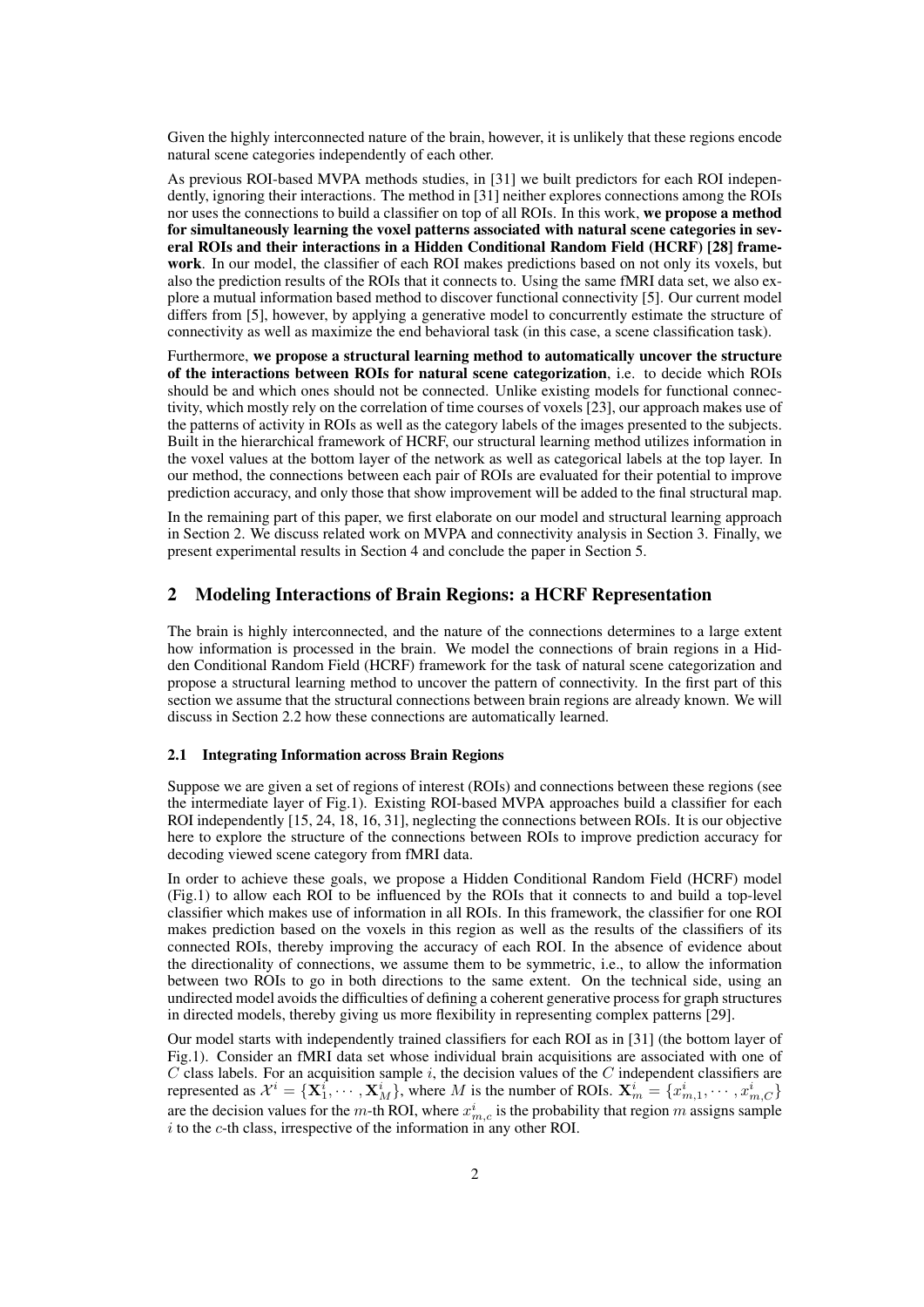

Figure 1: Illustration of the HCRF model for modeling connections between ROIs. Four ROIs, placed figuratively on a schematic brain, are shown here for illustration of the model. Superscripts indexing different samples are omitted in the figure. Z is the category label predicted from all ROIs.  $Y_m$ , the hidden variable of the model, is the prediction result of the classifier of ROI  $m$ .  $\mathbf{X}_m$  is the output of an independently trained classifier for ROI  $m$ . Section 2.1 gives details about the three types of connections. In the figure thicker lines represent stronger connections, thinner lines weaker connections. The weights of all connections and connectivity pattern of the type-II potentials are estimated by the model.

Given  $\mathbf{X}_m^i$  as input, the classifier for ROI m can directly predict sample i as belonging to the  $c^*$ -th class if  $x_{m,c}^i$  is the largest component of  $X_m^i$ . However, this method ignores the dependencies between ROIs. To remedy this, our model allows collaborative error-correction over the ROIs by using the given structure of connections (the intermediate layer of Fig.1). Denoting the prediction results of the ROI classifiers as  $\mathcal{Y} = \{Y_1, \cdots, Y_M\}$ , where  $Y_m \in \{1, \cdots, C\}$  is the classifier output for ROI m, our model allows for the predictions  $Y_m$  and  $Y_l$  to interact if ROIs m and l are connected in the given structure (the intermediate layer in Fig.1).

Based on the ROI-level prediction results  $\mathcal{Y}$ , our model outputs the category label of sample *i*:  $Z^i$   $\in$ *{*1*, ⋅ ⋅ ⋅ , }* (the top layer of Fig.1). Furthermore, because we cannot directly observe the prediction of each ROI when acquiring the fMRI data, we treat  $\mathcal Y$  as hidden variables. The underlying graphical model is shown in Fig.1. To estimate the overall classification probability given the observed voxel values, we marginalize over all possible values of  $Y$ . The HCRF model is therefore defined as

$$
p(Z^i|\mathcal{X}^i;\boldsymbol{\theta}) = \sum_{\mathcal{Y}} p(Z^i,\mathcal{Y}|\mathcal{X}^i;\boldsymbol{\theta}) = \frac{\sum_{\mathcal{Y}} \exp(\Psi(Z^i,\mathcal{Y},\mathcal{X}^i;\boldsymbol{\theta}))}{\sum_{Z} \sum_{\mathcal{Y}} \exp(\Psi(Z,\mathcal{Y},\mathcal{X}^i;\boldsymbol{\theta}))}
$$
(1)

where  $\theta$  are the parameters of the model, and  $\Psi(Z, \mathcal{Y}, \mathcal{X}; \theta)$  is a potential function parameterized by **θ**. We define the potential function  $Ψ(Z, Y, X; θ)$  as the weighted sum of edge potential functions defined on every edge  $e$  (2-clique) of the model:

$$
\Psi(Z, \mathcal{Y}, \mathcal{X}; \boldsymbol{\theta}) = \sum_{e} \theta_e \psi_e(Z, \mathcal{Y}, \mathcal{X})
$$
\n(2)

As shown in Fig.1, there are three types of potentials which describe different edges in the model:

**Type-I Potential**  $e = (\mathbf{X}_m, Y_m)$ . Such edges model the distribution of class labels of different ROIs conditioned on the observations  $\mathbf{X}_m$ . The edge connects an  $\mathbf{X}_m$  node and a  $Y_m$  node where  $m = 1, \dots, M$ . The edge potential function is defined by:

$$
\psi_e(Z, \mathcal{Y}, \mathcal{X}) = f_{yx}(Y_m, \mathbf{X}_m) = x_{m, Y_m} \tag{3}
$$

where  $x_{m, Y_m}$  is the  $Y_m$ -th component of the vector  $\mathbf{X}_m$ . A large weight for  $(\mathbf{X}_m, Y_m)$  implies that the independent classifier trained on voxels of ROI  $m$  is effective in giving correct predictions.

**Type-II Potential**  $e = (Y_m, Y_l)$ . Such edges model the dependencies between the ROIs. Note that not all pairs of ROIs are connected. The edge potential function is defined by:

$$
\psi_e(Z, \mathcal{Y}, \mathcal{X}) = f_{yy}(Y_m, Y_l) = \begin{cases} \alpha, & Y_m = Y_l \\ 0, & Y_m \neq Y_l \end{cases}
$$
(4)

where  $\alpha > 0$ . If two ROIs are connected, they tend to make similar predictions. A large weight for  $(Y_m, Y_l)$  means the connection between  $Y_m$  and  $Y_l$  is strong.

**Type-III Potential**  $e = (Z, Y_m)$ . Such edges define a joint distribution over the class label and the prediction result of each ROI. The edge connects a  $Y_m$  node and the Z node where  $m = 1, \dots, M$ .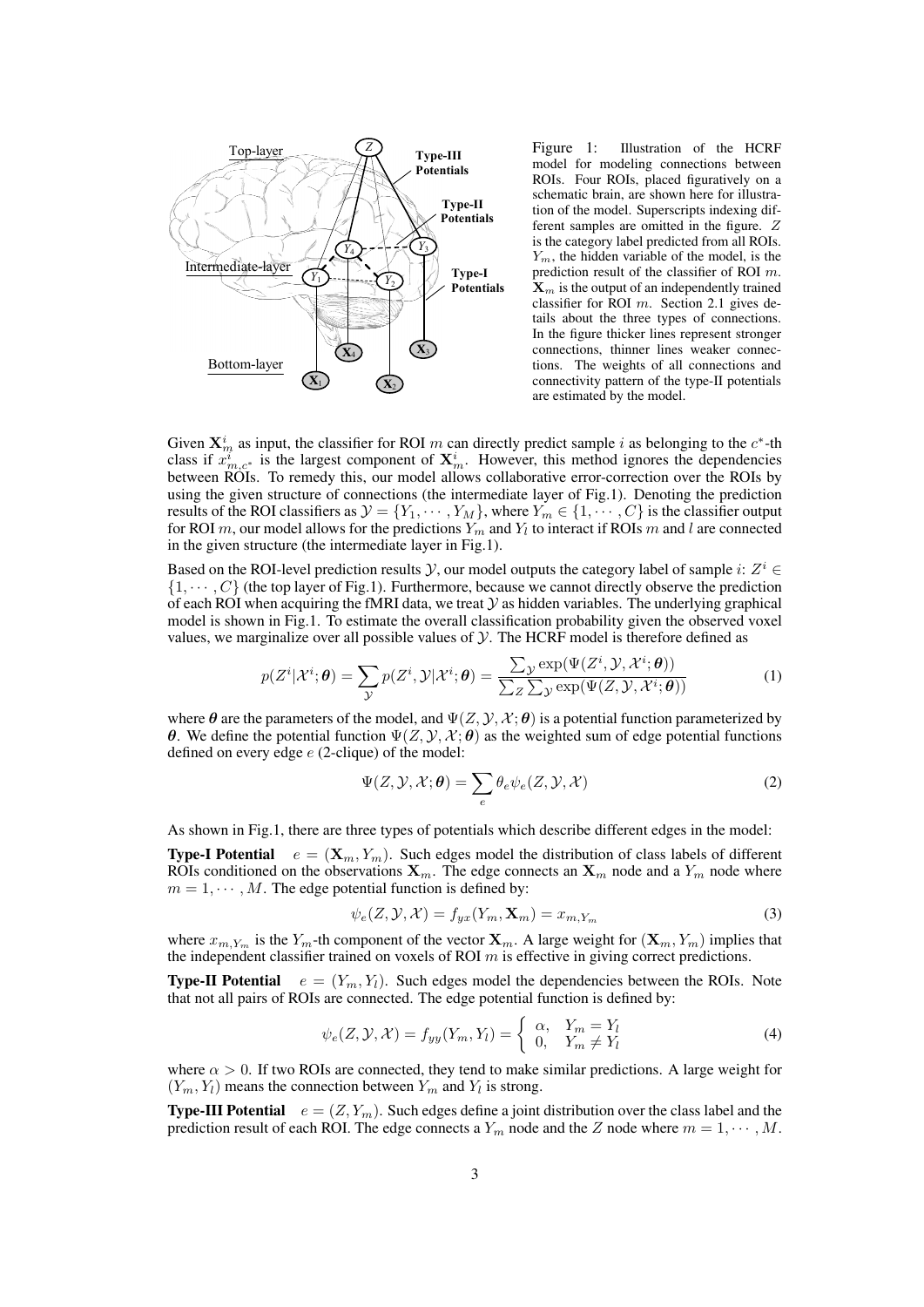The edge potential function is defined by:

$$
\psi_e(Z, \mathcal{Y}, \mathcal{X}) = f_{yz}(Y_m, Z) = \begin{cases} \beta, & Y_m = Z \\ 0, & Y_m \neq Z \end{cases}
$$
 (5)

where  $\beta > 0$ . A large weight for  $(Z, Y_m)$  means ROI m has a big contribution to the top-level prediction of the brain.

Allowing connected ROIs to interact with each other makes our model significantly different from existing MVPA methods [15, 24, 18, 16], and can improve the prediction accuracy of each ROI. Intuitively, if the values of all components in  $\mathbf{X}_m^i$  are similar, then ROI m is likely to have incorrect predictions if its classifier merely relies on  $\mathbf{X}_m^i$ . In such situations it is possible for the classifier for one ROI to make better predictions if it can use the information in its connected ROIs.

## 2.2 Learning the Structural Connections of the Hidden Layer in HCRF Model

We have described a method that models the connections between ROIs to build a classification predictor on top of all ROIs. However, for many tasks (e.g. scene categorization), one critical scientific goal is to uncover which ROIs are functionally connected for that task. Automatic learning of the structures of graphical models is a difficult problem in machine learning. To illustrate the difficulty, let us assume that we have 4 ROIs and that we want to explore all possible models of connectivity between them. There are 6 possible connections between the ROIs, so in order to investigate whether all possible combinations of connections are present, we need to evaluate  $2^6 = 64$ different models. For 5 ROIs we have 10 potential connections, leading to  $2^{10} = 1024$ . In general, given M ROIs, there are  $2^{M(M-1)/2}$  possible combinations of connections. In situations with many ROIs, evaluating all possible structures quickly becomes impractical because of the computational constraints. Approximate approaches to learn the structures of directed graphs use the generative process in the model [21, 19, 32]. For undirected graphs, it is usually assumed that the structures are pre-defined [29]. Some incremental approaches [26, 22] were proposed for random fields construction. However the computational complexity of these approaches is still high.

In our model shown in Fig.1, the potentials represented by solid lines are fixed (type-I and type-III). That is to say, each ROI always makes predictions based on the information in its voxels, and the response at the top level is always influenced by the prediction results of all ROIs. That leaves the dependencies between ROIs (type-II edges, the dashed line in Fig.1) to be learned. Therefore, our structural learning starts from a graphical model containing only type-I and type-III potentials, without any interactions between ROIs. Based on this initial model, we evaluate each type-II potential respectively to decide if it should be added to the model.

As we have described in Section 1, connections among ROIs play a key role in information processing. Executing a specific task (e.g., scene categorization) activates certain ROIs as well as rely on connections between some of them. Inspired by this fact, we evaluate whether two ROIs, say ROIs m and l, should be connected by comparing two models with and without an edge between  $Y_m$  and



Figure 2: An illustration for evaluating if ROIs 2 and 4 should be connected. All other ROIs are omitted. We compare the performance of two modes with (left) and without (right) interactions between ROIs 2 and 4.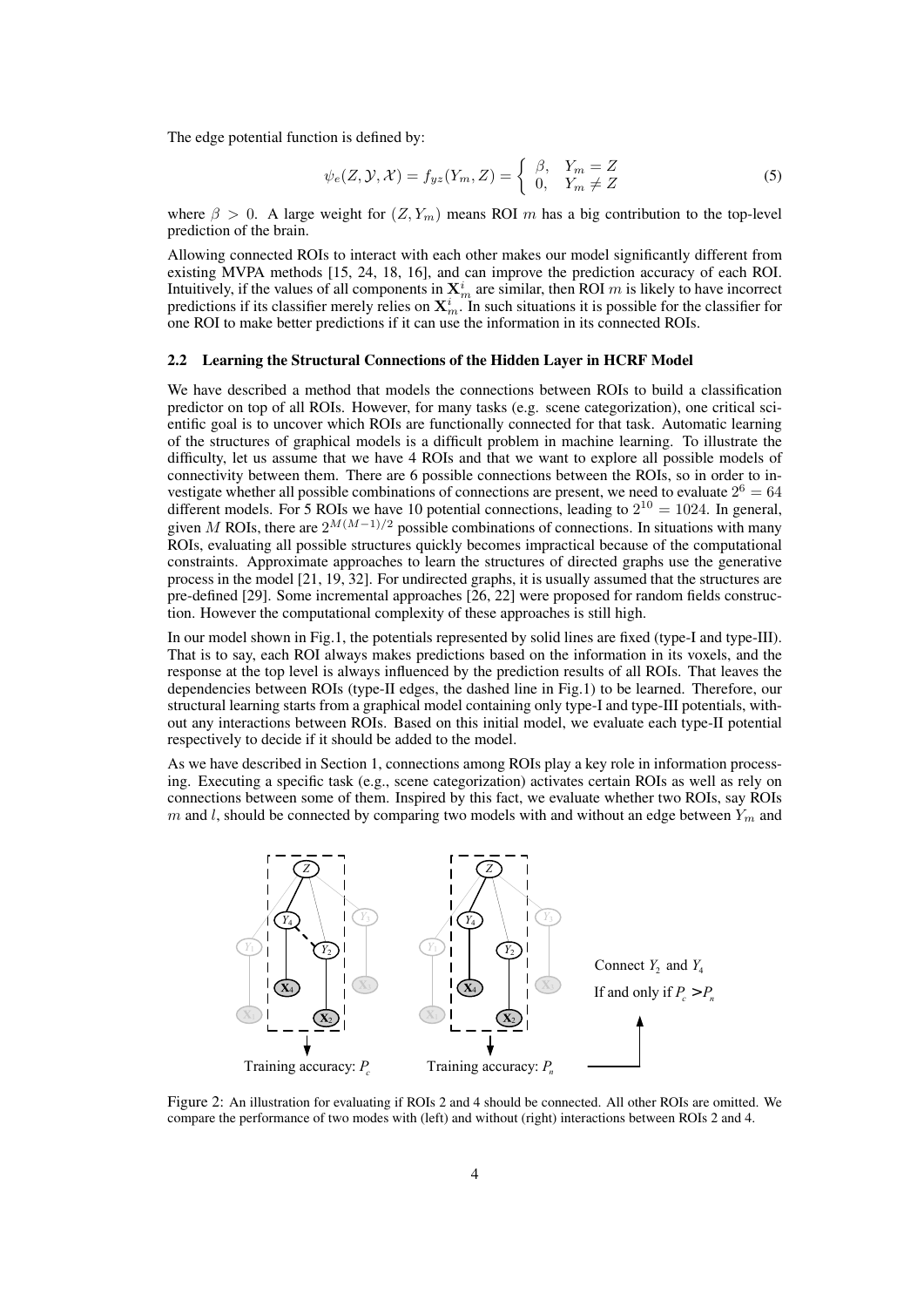**Input:** *M* ROIs and their feature vectors  $\mathcal{X} = \{X_1, \dots, X_M\}$ . A HCRF model G with nodes Z,  $Y_1, \cdots, Y_M, \mathbf{X}_1, \cdots, \mathbf{X}_M$ , and edges  $(Y_1, \mathbf{X}_1), \cdots, (Y_M, \mathbf{X}_M), (Z, Y_1), \cdots, (Z, Y_M)$ . foreach *pair of ROIs m and* l do Train an HCRF model with nodes  $Z, Y_m, Y_l, \mathcal{X}_m, \mathcal{X}_l$ , and edges  $(Y_m, \mathbf{X}_m), (Y_l, \mathbf{X}_l), (Z, Y_m),$  $(Z, Y_l)$ ,  $(Y_m, Y_l)$ . Obtain training accuracy  $P_c$ ; Train an HCRF model with nodes  $Z, Y_m, Y_l, \mathcal{X}_m, \mathcal{X}_l$ , and edges  $(Y_m, \mathbf{X}_m), (Y_l, \mathbf{X}_l), (Z, Y_m),$  $(Z, Y_l)$ . Obtain training accuracy  $P_n$ ; if  $P_c > P_n$  then Add edge  $(Y_m, Y_l)$  to the input model  $G$ ; **Output:** The updated model  $\mathcal{G}$ .



 $Y_l$ . If allowing interactions between ROIs  $m$  and  $l$  helps to improve top-level recognition performance, thus more closely approximating human performance, then  $m$  and  $l$  should be connected. Furthermore, we ignore information in all other ROIs when evaluating the connection between ROIs *m* and *l* (Fig.2). So the model will only contain 5 nodes:  $Z, Y_m, Y_l, \mathbf{X}_m$ , and  $\mathbf{X}_l$ . Although some useful information might be lost compared to evaluating all possible combinations of connections, approximating the algorithm in this way can enable the evaluation of many possible connections in a reasonable amount of time, making this algorithm much more practical.

The structural learning algorithm is shown in Algorithm 1, and an illustration of evaluating the connection between ROI 2 and 4 is in Fig.2.

## 2.3 Model Learning and Inference

Learning In the step of structural learning, we need to estimate model parameters to compare the models with or without a type-II connection (see Fig.2 for an illustration). Once we have determined which ROIs should interact, i.e. which type-II potentials should be set, we would like to find out the strength of these connections as well as type-I and III potentials. Here the parameters  $\theta = \{\theta_e\}_e$  are learned by maximizing the conditional log-likelihood of class label  $Z$  on training data  $\mathcal{X}$ :

$$
\theta^* = \arg \max_{\theta} L(\theta) = \arg \max_{\theta} \sum_{i} \log p(Z^i | \mathcal{X}^i; \theta)
$$

$$
= \arg \max_{\theta} \sum_{i} \log \frac{\sum_{\mathcal{Y}} \exp(\Psi(Z^i, \mathcal{Y}, \mathcal{X}^i; \theta))}{\sum_{Z} \sum_{\mathcal{Y}} \exp(\Psi(Z, \mathcal{Y}, \mathcal{X}^i; \theta))}
$$
(6)

The objective function is not concave due to the hidden variables  $\mathcal Y$ . Although finding the global optimum is difficult, we can still find a local optimum by iteratively updating the values of  $\theta$  using the gradient descent method. To be specific, we first set  $\theta$  to be initial values  $\theta^{(0)}$ , and for each iteration we adopt the following formula to update  $\theta^{(n)}$  to  $\theta^{(n+1)}$ :

$$
\boldsymbol{\theta}^{(n+1)} = \boldsymbol{\theta}^{(n)} - \frac{\mathbf{G}(\boldsymbol{\theta}^{(n)})^{\top}\mathbf{G}(\boldsymbol{\theta}^{(n)})}{\mathbf{G}(\boldsymbol{\theta}^{(n)})^{\top}\mathbf{H}(\boldsymbol{\theta}^{(n)})\mathbf{G}(\boldsymbol{\theta}^{(n)})}\mathbf{G}(\boldsymbol{\theta}^{(n)})
$$
(7)

where  $\mathbf{G}(\theta)$  and  $\mathbf{H}(\theta)$  are the gradient vector and Hessian matrix of  $L(\theta)$  respectively. This iterative updating continues until reaching a maximum number of iterations or  $||\mathbf{G}(\theta)||$  is smaller than a threshold. When the number of ROIs is large, marginalizing over all possible values of  $\mathcal Y$  is time-consuming. In such situations we can use Gibbs sampling to compute the gradient vector and Hessian matrix of  $L(\theta)$ . In the case of natural scene categorization, evidence from neuroscience studies have postulated that 7 regions are likely to play critical roles in this task [31]. We therefore consider 7 ROIs in our experiment, allowing us to marginalize over all possible values of Y.

**Inference** Given the model parameters  $\theta^*$  and a sample X, the top-level prediction result is

$$
Z^* = \arg\max_{Z} p(Z|\mathcal{X}; \boldsymbol{\theta}^*)
$$
\n(8)

After  $Z^*$  is obtained, we can get the prediction results corresponding to each ROI by

$$
\mathcal{Y}^* = \arg\max_{\mathcal{Y}} p(Z^*, \mathcal{Y} | \mathcal{X}; \boldsymbol{\theta}^*)
$$
(9)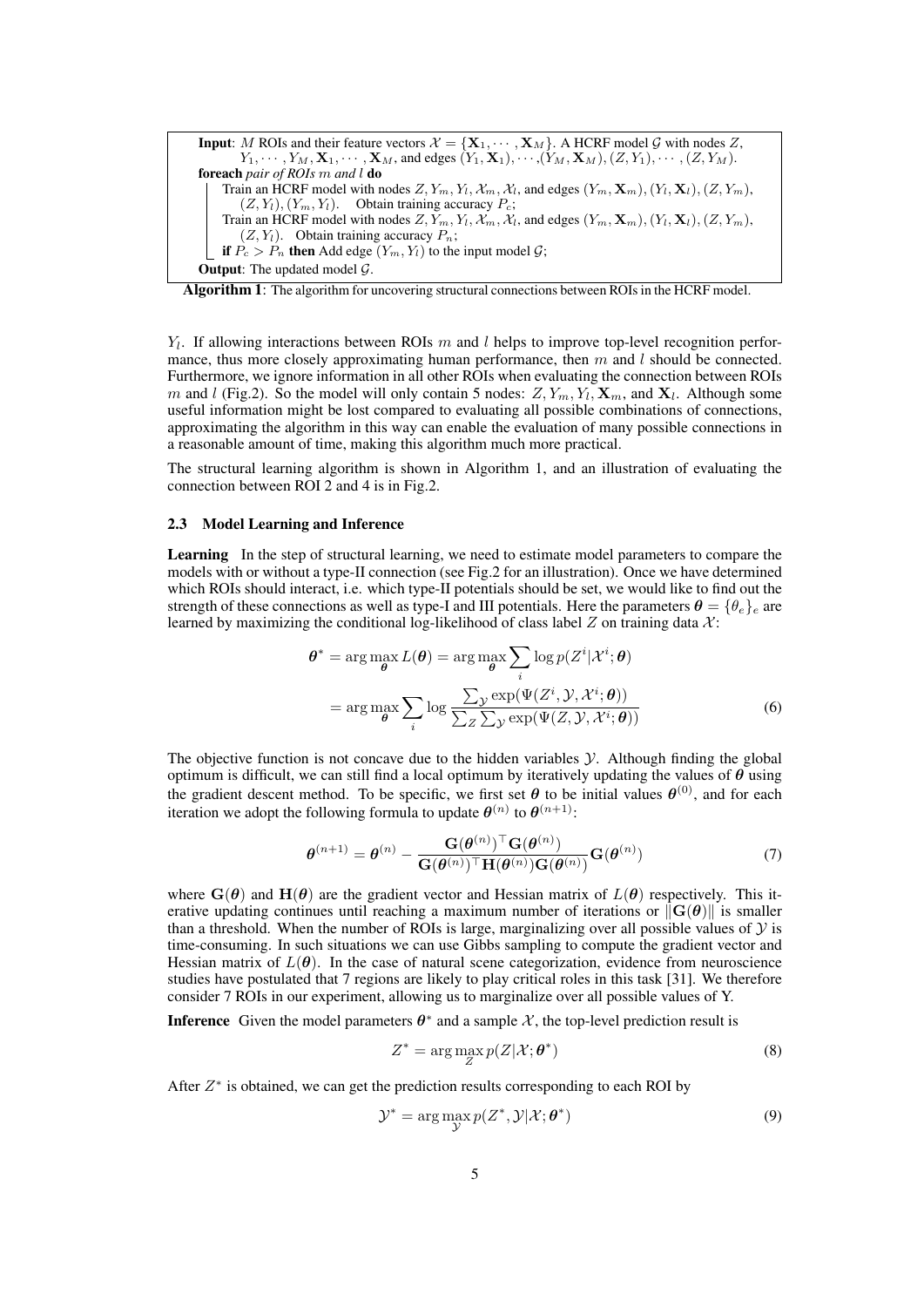# 3 Related Work

In this paper, we model the dependencies between ROIs in an HCRF framework, which improves the ROI-level as well as the top-level decoding accuracy by allowing ROIs to exchange information. Other approaches to inferring connections between brain regions from fMRI data can be broadly separated into effective connectivity and functional connectivity [11]. Models for effective connectivity, such as Granger causality mapping [14] and dynamic causal modeling [13], model directed connections between brain regions. These approaches were developed to account for biological temporal dependencies, which is not the case in this work. Functional connectivity refers to undirected connections, which can be either model-driven or data-driven [23]. Model-driven methods usually test a prior hypothesis by correlating the time courses of a seed voxel and a target voxel [12]. Datadriven methods, such as Independent Component Analysis [8], are typically used to identify spatial modes of coherent activity in the brain at rest.

None of these methods, however, has the ability to use the specific relation between the patterns of voxel activations inside ROIs and the ground truth of the experimental condition. The structural learning method proposed in this paper offers an entirely new way to assess the interactions between brain regions based on the exchange of information between ROIs so that the accuracy of decoding experimental conditions from the data is improved. Furthermore in contrast with the conventional model comparison approaches of trying to optimize the evidence of each model [2], our method relates the connectivity structure to observed brain activities as well as the classes of stimuli that elicited the activities. Therefore the model proposed here provides a novel and natural way to model the implicit dependencies between different ROIs.

## 4 Experimental Evaluation

#### 4.1 Data Set and Experimental Design

In order to evaluate the proposed method we re-analyze the fMRI data set from our work in [31]. In this experiment, 5 subjects were presented with color images of 6 scene categories: beaches, buildings, forests, highways, industry, and mountains. Photographs were chosen to capture the high variability within each scene category. Images were presented in blocks of 10 images of the same category lasting for 16 seconds (8 brain acquisitions). Each subject performed 12 runs, with each run containing one block for each of the six categories. Please refer to [31] for more details.

We use 7 ROIs that are likely to play critical roles for natural scene categorization. They were determined in separate localizer scans: V1, left/right LOC, left/right PPA, left/right RSC. The data for two subjects were excluded, because not all of the ROIs could be found in the localizer scans for these subjects. For the analysis we use two nested cross validations over the 12 runs for each subject. In the outer loop we cross-validate on each subject to test the performance of the proposed method. For each subject, 11 runs out of 12 are selected as training samples and the remaining run is used as the testing set. For each subject this procedure is repeated 12 times, in turn leaving each run out for testing once. Average accuracy of the 36 experiments across all subjects is used to evaluate the performance of the model. In the inner loop, we use 10 of the 11 training runs to train an SVM classifier for each ROI and each subject, and the remaining run to learn the connections between ROIs and train the HCRF model by using outputs of the SVM classifiers. We repeat this procedure 11 times, giving us 11 models. Results of the 11 models on the test data in the inner loop are combined using bagging [4]. We empirically set both  $\alpha$  in Equ.(4) and  $\beta$  in Equ.(5) to 0.5.

#### 4.2 Scene Classification Results and Analysis

In order to comprehensively evaluate the performance of the proposed structural learning and modeling approach, we consider different settings of the intermediate layer of our HCRF model. While always keeping all type-I and type-III potentials connected, we consider five different dependencies between the ROIs as shown in Fig.3. The setting in Fig.3(e) possesses all properties of our method: the connections between ROIs are determined by structural learning, and the weights of the connections are obtained by estimating model parameters in Equ.(6). In order to estimate the effectiveness of our structural learning method, we compare this setting with the situations where no connections exists between any of the ROIs (Fig.3(a)), and all ROIs are fully connected (Fig.3(b,c)). In each connectivity situation, we either use the same (Fig.3(b,d)) or different (Fig.3(c,e)) weights for type-II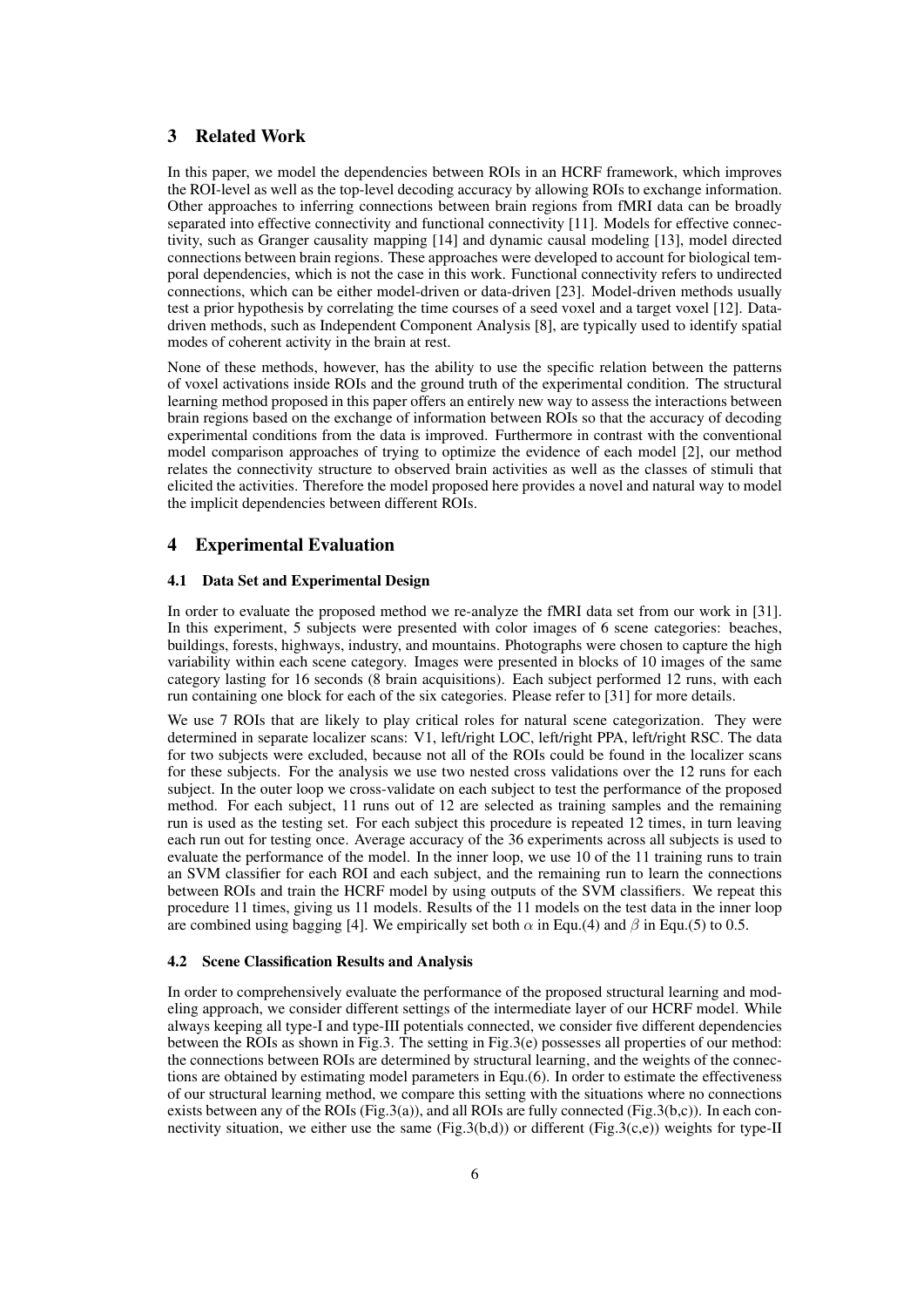

Figure 3: Various settings of the intermediate layer of our model. Dashed lines represent type-II potentials. In each setting we keep all type-I and III potentials connected. For simplicity, we omit the visualizations of type-I and III potentials here. Different line widths represent different potential weights. (a) No connection exists between any pair of ROIs.  $(b,c)$  The ROIs are fully connected.  $(d,e)$  The connections between ROIs are obtained by structural learning. (b,d) All type-II potentials have equal weights. (c,e) The weights of different type-II potentials can be different. Note that (e) is the full model in this paper.

Table 1: Recognition accuracy for predicting natural scene categories with different methods (chance is 1/6). "Overall classification" means the accuracy for predicting the categories by the top-level node in Fig.1. We carry out experiments on the HCRF models with different settings of the type-II potentials, as shown in Fig.3. Note that we always learn the weights of type-I and type-III potentials. We also list classification results of the SVM classifiers independently trained on each ROI as the baseline. The bolded numbers indicate superior performance compared to all other settings for each ROI.  $^*p < 0.01$ ;  $^{**}p < 0.005$ .

| Method                        |           | <b>SVM</b>          | Fig.3(a)            | Fig.3(b)            | Fig.3(c)             | Fig.3(d)             | Fig.3(e)             |
|-------------------------------|-----------|---------------------|---------------------|---------------------|----------------------|----------------------|----------------------|
| <b>Overall classification</b> |           | N/A                 | $31\%$ <sup>*</sup> | $29\%$ <sup>*</sup> | $33\%$ <sup>**</sup> | $34\%$ <sup>**</sup> | $36\%^{**}$          |
|                               | V1        | 21%                 | 22%                 | 25%                 | 24%                  | 27%                  | $28\%$ <sup>*</sup>  |
|                               | left LOC  | $22\%$              | 23%                 | 27%                 | $29\%$ <sup>*</sup>  | $31\%$ <sup>*</sup>  | $32\%$ <sup>**</sup> |
|                               | right LOC | 25%                 | 24%                 | $27\%$              | $30\%$ *             | $29\%$ <sup>*</sup>  | $33\%$ <sup>**</sup> |
| <b>ROI</b>                    | left PPA  | $27\%$              | 27%                 | 26%                 | $28\%$ <sup>*</sup>  | $31\%$ <sup>*</sup>  | $31\%$ <sup>*</sup>  |
|                               | right PPA | 26%                 | $28\%$ <sup>*</sup> | $28\%$ <sup>*</sup> | $31\%$ *             | $31\%$ *             | $32\%$ <sup>**</sup> |
|                               | left RSC  | $30\%$              | $30\%$ *            | $30\%$ *            | $32\%$ *             | $33\%$ **            | $35\%$ **            |
|                               | right RSC | $26\%$ <sup>*</sup> | 27%                 | $29\%$ <sup>*</sup> | $30\%$ *             | $30\%$ <sup>*</sup>  | $32\%$ <sup>**</sup> |

potentials. Note that the type-II potentials of the models in Fig.3(b,d) are also obtaining by learning. Classification accuracy of the five different HCRF models, along with individual SVM classification accuracy for each ROI, is shown in Tbl.1. Note that the model with no type-II potentials (Fig.3(a)) is different from independent SVM classifiers because of the type-I potentials.

From Table 1 it becomes clear that learning both the structure of the connections and their strengths leads to more improvement in decoding accuracy than either one of these alone. The overall, toplevel classification rate increases from 31% for the variant of the model without any connections (Fig.3(a)) to 36% for the variant with the structure of the model as well as the connection strengths learned (Fig.3(e)). We see similar improvements for the individual ROIs: 4-5% for PPA and RSC, 6% for V1, and 9% for LOC. The fact that decoding from LOC benefits most from interacting with other ROIs is interesting and significant. We will discuss this finding in more detail below.

## 4.3 Structural Learning Results and Analysis

Having established that our full HCRF model outperforms other comparison models in the recognition task, we now investigate how our model can shed light on learning connectivity between brain regions. In the nested cross validation procedure,  $12 \times 11 = 132$  structural maps are learned for each subject. Tbl.2 reports for each subject which connections are present in what fraction of these structural maps. A connection is regarded as a strong connection for a subject if it presents in at least half of the models learned for this subject. In Tbl.2 we use larger font size to denote the connections which are strong on more subjects. Connections that are strong for all subjects are marked in bold.

We see that both LOC and PPA show strong interactions between the contralateral counterparts, which makes sense for integrating information across the visual hemifields. We also observe strong interactions between PPA and RSC across hemispheres, which underscores the importance of acrosshemifield integration of visual information. We see a similar effect in the interactions between LOC and PPA: strong contralateral interactions. Left LOC also interacts strongly with right RSC.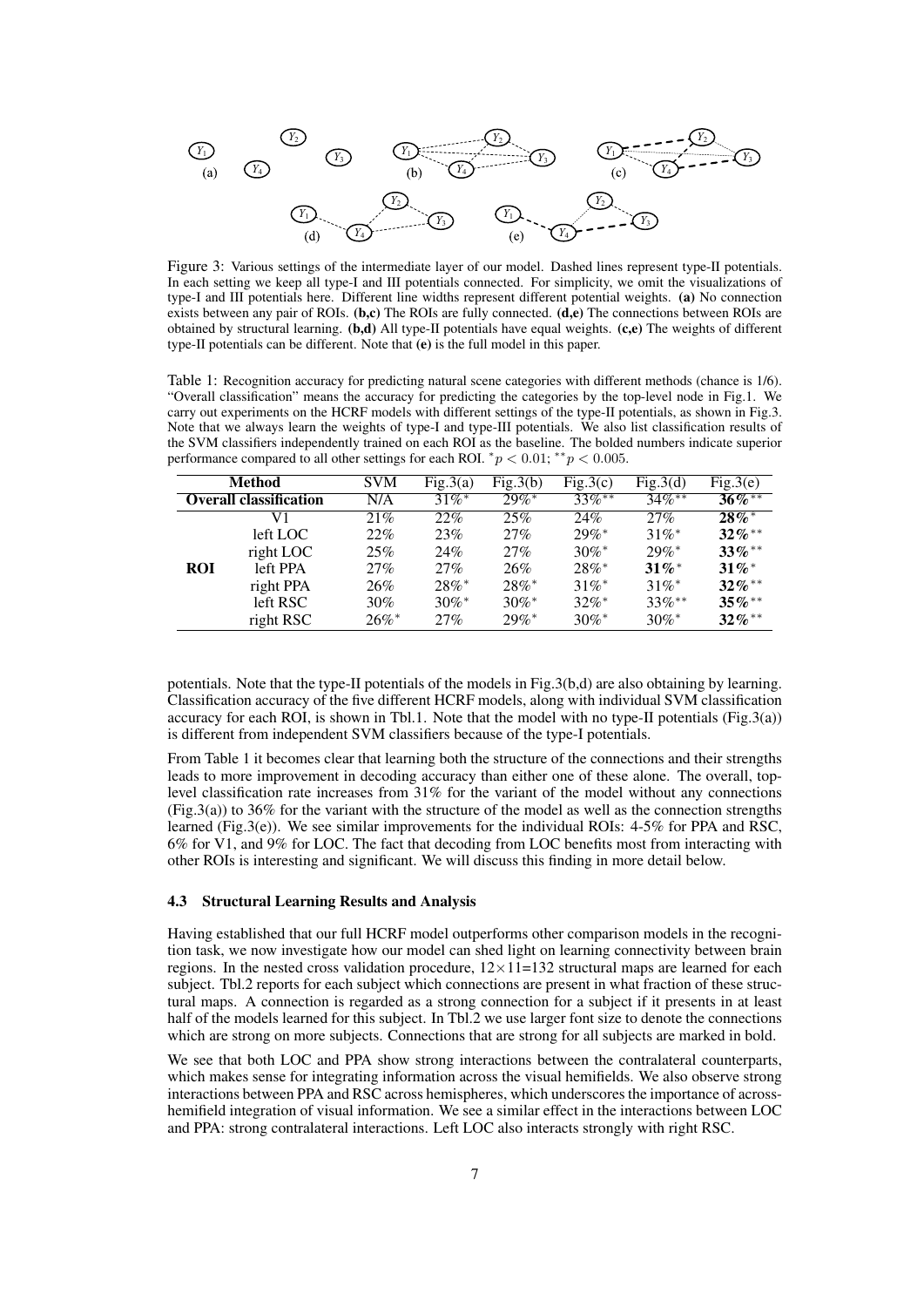Table 2: Statistics of structural connections. For each subject we have 132 learned structural maps (12-fold cross-validation, each one has 11 models). This table shows the percentage of the times that the corresponding connection is learned in the 132 experiments. Larger font size denotes connections that are strong on more subjects. Connections that are strong on all subjects are marked in bold.

| <b>Connection</b> | Sbj.1 | Sbj.2 | Sbj.3 | <b>Connection</b> | Sbj.1 | Sbj.2 | Sbj.3 |
|-------------------|-------|-------|-------|-------------------|-------|-------|-------|
| V1-leftLOC        | 0.67  | 0.25  | 0.33  | rightLOC-leftPPA  | 0.58  | 0.58  | 0.66  |
| V1-rightLOC       | 0.50  | 0.29  | 0.54  | rightLOC-rightPPA | 0.36  | 0.58  | 0.89  |
| V1-leftPPA        | 0.44  | 0.29  | 0.36  | rightLOC-leftRSC  | 0.63  | 0.38  | 0.31  |
| V1-rightPPA       | 0.38  | 0.33  | 0.69  | rightLOC-rightRSC | 0.36  | 0.30  | 0.87  |
| V1-leftRSC        | 0.29  | 0.30  | 0.23  | leftPPA-rightPPA  | 0.99  | 0.56  | 0.78  |
| V1-rightRSC       | 0.36  | 0.29  | 0.59  | $leftPPA-leftRSC$ | 0.97  | 0.34  | 0.46  |
| leftLOC-rightLOC  | 0.66  | 0.88  | 0.71  | leftPPA-rightRSC  | 0.61  | 0.53  | 0.40  |
| leftLOC-leftPPA   | 0.46  | 0.64  | 0.76  | rightPPA-leftRSC  | 0.67  | 0.74  | 0.51  |
| leftLOC-rightPPA  | 0.75  | 0.96  | 0.65  | rightPPA-rightRSC | 0.93  | 0.74  | 0.41  |
| leftLOC-leftRSC   | 0.41  | 0.78  | 0.61  | leftRSC-rightRSC  | 0.65  | 0.20  | 0.45  |
| leftLOC-rightRSC  | 0.75  | 0.83  | 0.76  |                   |       |       |       |

The strong interactions between PPA and RSC are not surprising, since both are typically associated with the processing of natural scenes [25], albeit with slightly different roles [7]. The interactions between LOC and PPA are somewhat more surprising, since LOC is usually associated with the processing of isolated objects. Together with the strong improvement of decoding accuracy for natural scene categories from LOC when it is allowed to interact with other ROIs (see above), this suggests a role for LOC in scene categorization. It is conceivable that the detection of typical objects (e.g., a car) helps with determining the scene category (e.g., highway), as has been shown in [17, 6]. On the other hand, it is also possible that information flows the other way, that scene-specific information in PPA and RSC feeds into LOC to bias object detection based on the scene category (see [3, 1]), and that the classifier decodes this bias signal in LOC. Fig.4 shows the connections which are strong on at least two subjects.



Figure 4: Schematic illustration of the connections between the seven ROIs obtained by our structural learning method. Activated regions for the seven ROIs are marked in red. The connections shown in this figure are strong on at least two of the three subjects. Connections that are strong for all three subjects (marked with bold in Table 2) are marked with thicker lines in this figure.

# 5 Conclusion

In this paper we modeled the interactions between brain regions in an HCRF framework. We also presented a structural learning method to automatically uncover the connections between ROIs. Experimental results showed that our approach can improve the top-level as well as ROI-level prediction accuracy, as well as uncover some meaningful connections between ROIs. One direction for future work is to use an exploratory "searchlight" approach [20] to automatically discover ROIs, and apply our structural learning and modeling method to those ROIs.

## Acknowledgements

This work is funded by National Institutes of Health Grant 1 R01 EY019429 (to L.F.-F., D.M.B., D.B.W.), a Beckman Postdoctoral Fellowship (to D.B.W.), a Microsoft Research New Faculty Fellowship (to L.F.-F.), and the Frank Moss Gift Fund (to L.F-F.). The authors would like to thank Barry Chai, Linjie Luo, and Hao Su for helpful comments and discussions.